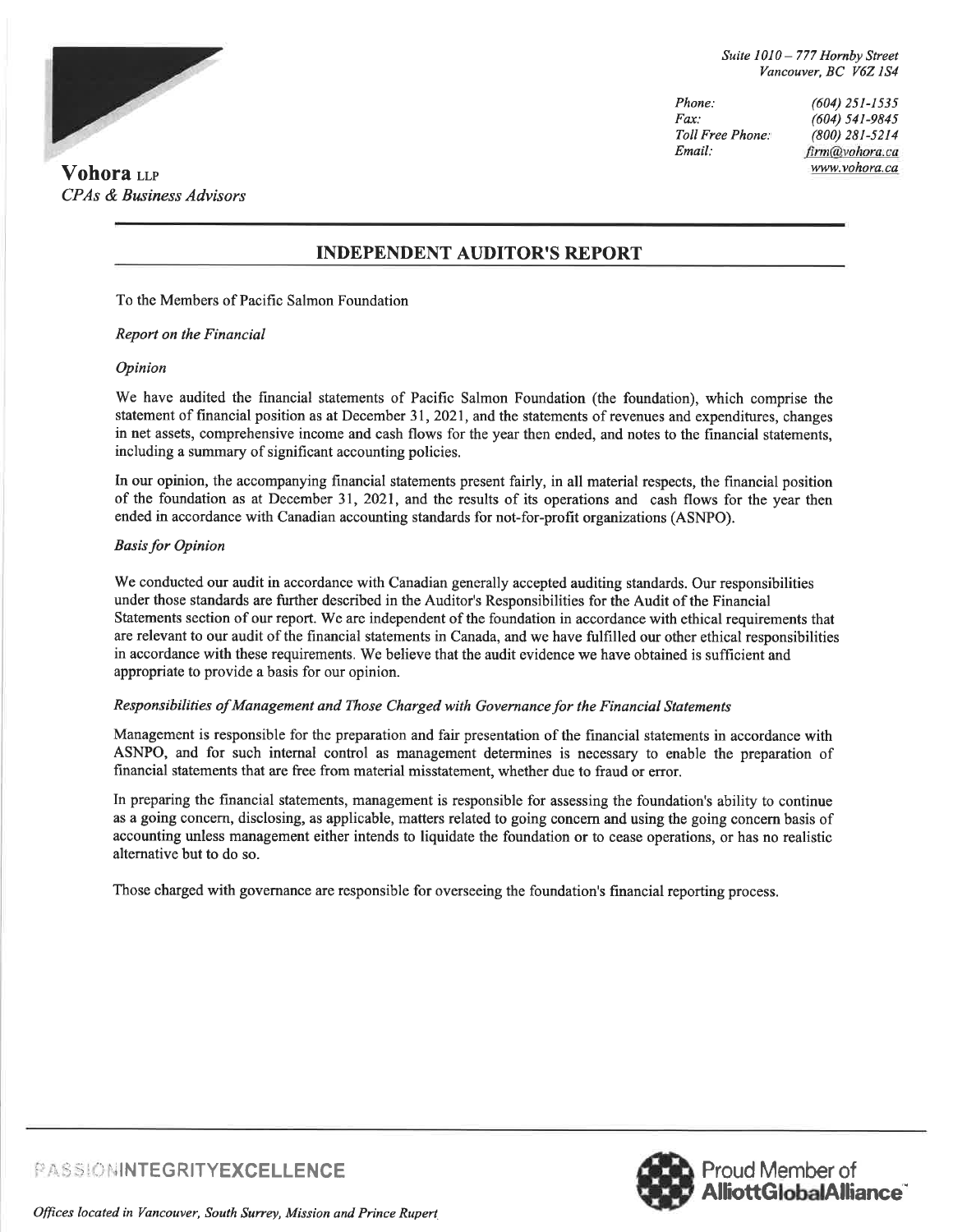

Vohora LLP CPAs & Business Advisors

## INDEPENDENT AUDITOR'S REPORT (continued)

Auditor's Responsibilities for the Audit of the Financial Statements

Our objectives are to obtain reasonable assurance about whether the financial statements as a whole are free from material misstatement, whether due to fraud or error, and to issue an auditor's report that includes our opinion. Reasonable assurance is a high level of assurance, but is not a guarantee that an audit conducted in accordance with Canadian generally accepted auditing standards will always detect a material misstatement when it exists. Misstatements can arise from fraud or error and are considered material if, individually or in the aggregate, they could reasonably be expected to influence the economic decisions of users taken on the basis of these financial statements.

As part of an audit in accordance with Canadian generally accepted auditing standards, we exercise professional judgment and maintain professional skepticism throughout the audit. We also:

- Identify and assess the risks of material misstatement of the financial statements, whether due to fraud or error, design and perform audit procedures responsive to those risks, and obtain audit evidence that is sufficient and appropriate to provide a basis for our opinion. The risk of not detecting a material misstatement resulting from fraud is higher than for one resulting from error, as fraud may involve collusion, forgery, intentional omissions, misrepresentations, or the override of internal control.
- Obtain an understanding of internal control relevant to the audit in order to design audit procedures that are appropriate in the circumstances, but not for the purpose of expressing an opinion on the effectiveness of the foundation's internal control.
- Evaluate the appropriateness of accounting policies used and the reasonableness of accounting estimates and related disclosures made by management.
- Conclude on the appropriateness of management's use of the going concern basis of accounting and, based on the audit evidence obtained, whether a material uncertainty exists related to events or conditions that may cast significant doubt on the foundation's ability to continue as a going concem. If we conclude that <sup>a</sup> material uncertainty exists, we are required to draw attention in our auditor's report to the related disclosures in the financial statements or, if such disclosures are inadequate, to modify our opinion. Our conclusions are based on the audit evidence obtained up to the date of our auditor's report. However, future events or conditions may cause the foundation to cease to continue as a going concern.
- Evaluate the overall presentation, structure and content of the financial statements, including the disclosures, and whether the financial statements represent the underlying transactions and events in a manner that achieves fair presentation.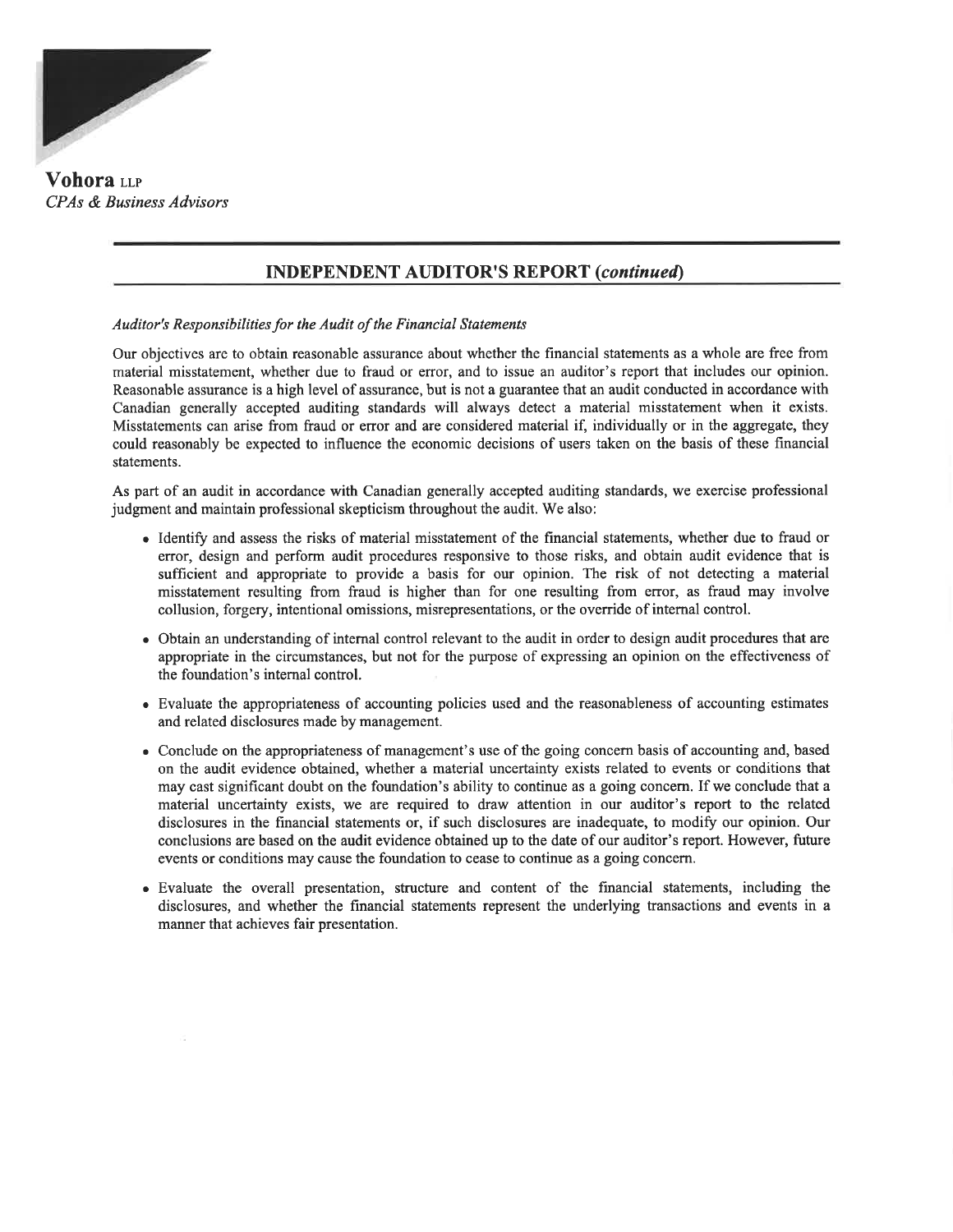

Vohora LLP CPAs & Business Advisors

## INDEPENDENT AUDITOR'S REPORT

We communicate with those charged with governance regarding, among other matters, the planned scope and timing of the audit and significant audit findings, including any significant deficiencies in internal control that we identify during our audit.

Vancouver, BC

Vohora LLP

Chartered Professional Accountants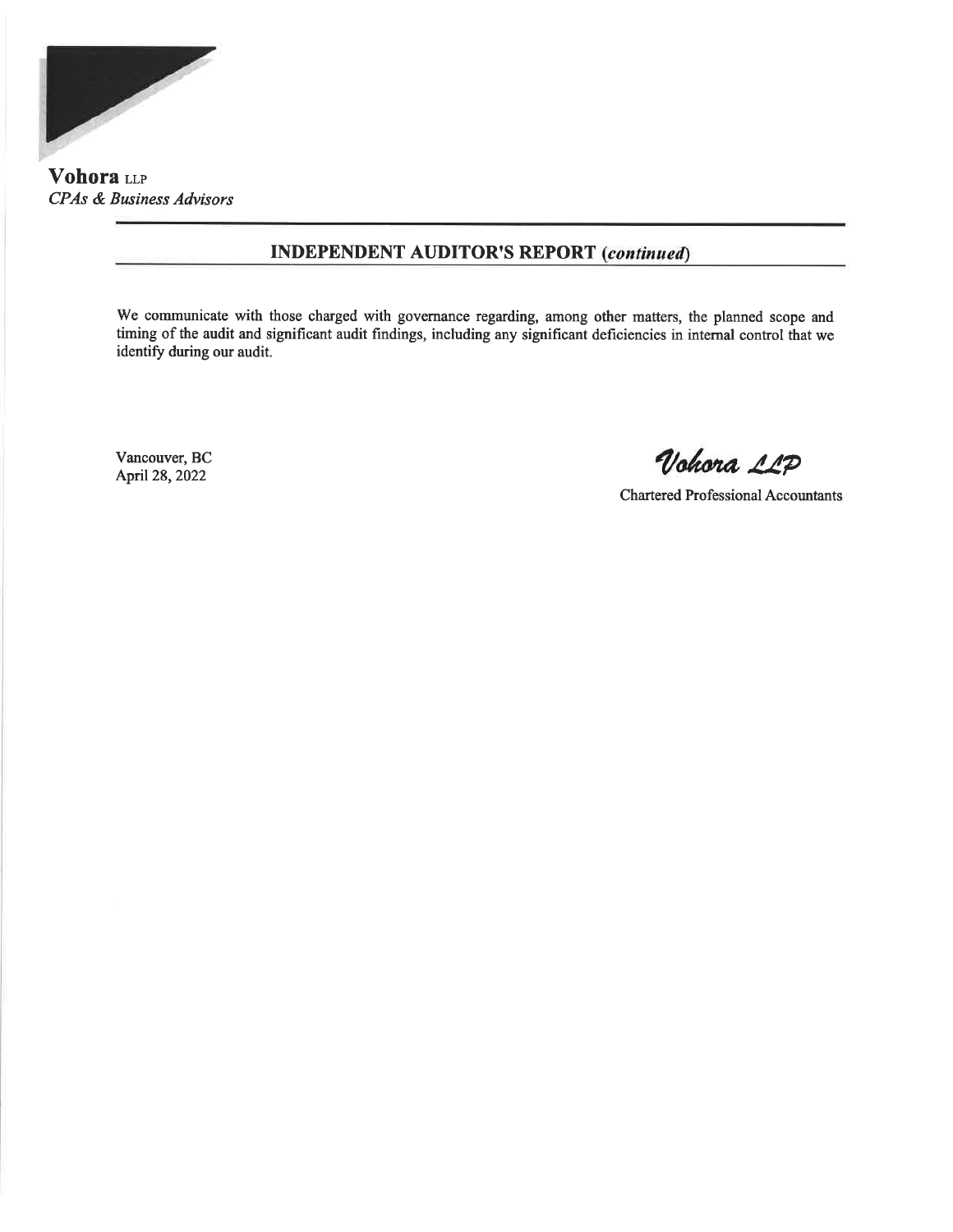# PACIFIC SALMON FOUNDATION STATEMENT OF FINANCIAL POSITION

(Expressed in Canadian Dollars) AS AT DECEMBER 3I

|                                                     | 2021      | 2020      |
|-----------------------------------------------------|-----------|-----------|
| <b>ASSETS</b>                                       |           |           |
| <b>Current</b>                                      |           |           |
| Cash and cash equivalents                           | 1,182,896 | 1,146,503 |
| Term deposits                                       | 84,813    | 84,130    |
| Restricted project cash (Note 3)                    | 6,640,442 | 7,536,579 |
| Accounts receivable (Note 4)                        | 981,092   | 684,182   |
| Inventory                                           | 11,390    | 12,179    |
| Prepaid expenses and other                          | 74,203    | 50,444    |
|                                                     | 8,974,836 | 9,514,017 |
| Property and equipment, net (Note 5)                | 160,748   | 150,298   |
|                                                     | 9,135,584 | 9,664,315 |
| <b>LIABILITIES</b>                                  |           |           |
| <b>Current</b>                                      |           |           |
| Accounts payable and accrued liabilities (Note 6)   | 311,509   | 176,209   |
| Project awards payable (Note 7)                     | 928,506   | 927,127   |
| Capital lease obligations, current portion (Note 8) | 3,845     | 3,721     |
| Deferred revenue (Note 9)                           | 6,587,465 | 7,267,645 |
|                                                     | 7,831,325 | 8,374,702 |
| Capital lease obligations (Note 8)                  | 3,639     | 7,483     |
|                                                     | 7,834,964 | 8,382,185 |
|                                                     |           |           |
| <b>NET ASSETS</b>                                   |           |           |
| <b>Unrestricted net assets</b>                      | 1,186,361 | 1,147,871 |
| Net assets reserved for specific purpose (Note 16)  | 114,259   | 134,259   |
|                                                     | 9,135,584 | 9,664,315 |

DESCRIPTION AND CONTINUANCE OF OPERATIONS (Note l) COMMITMENTS (Note I0)

On behalf of the Board:

Director Director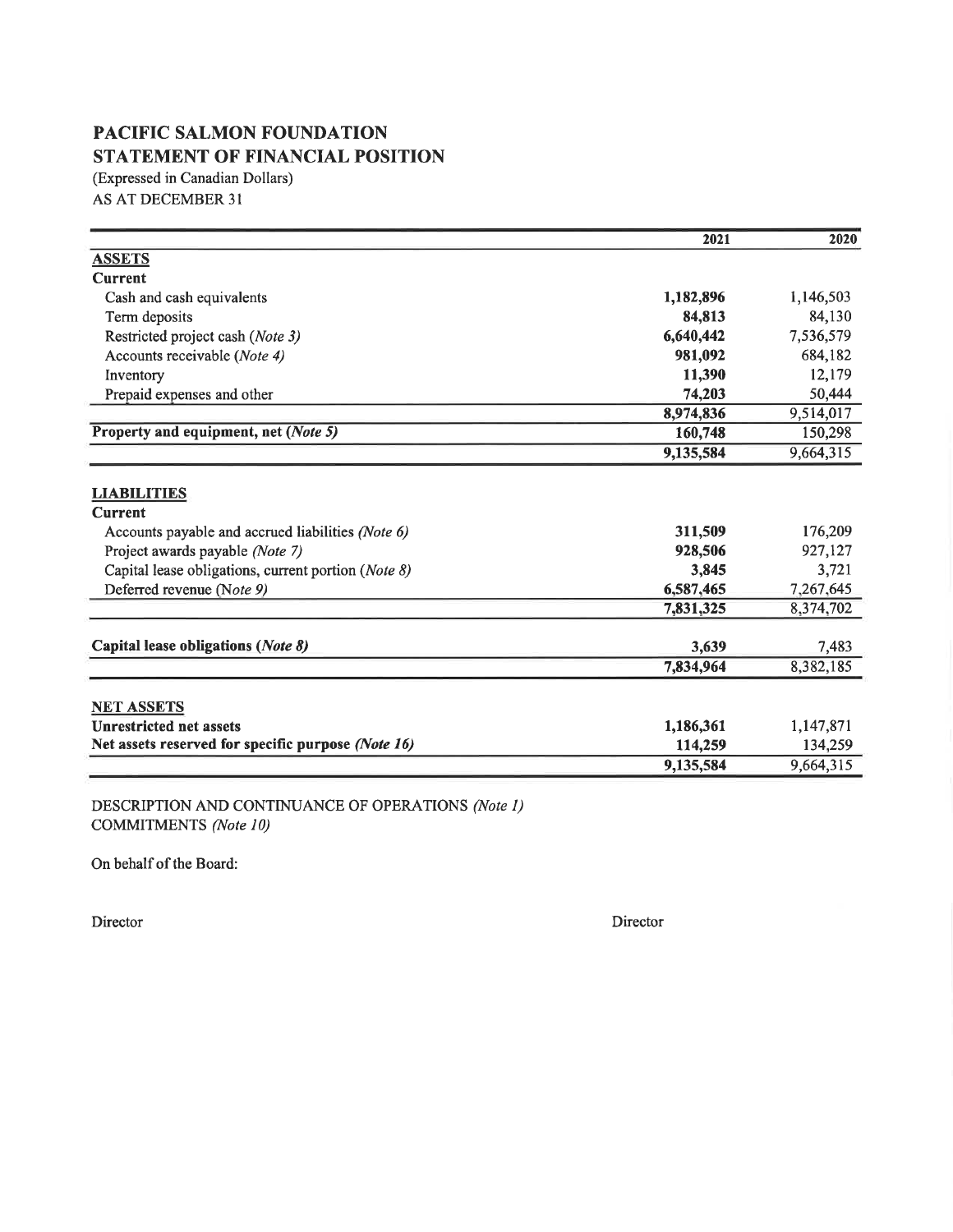# PACIFIC SALMON FOUNDATION STATEMENT OF OPERATIONS

(Expressed in Canadian Dollars) FOR THE YEARS ENDED DECEMBER 31

|                                                                             | 2021       | 2020      |
|-----------------------------------------------------------------------------|------------|-----------|
| <b>Revenues</b>                                                             |            |           |
| Corporate and individual contributions (Note 11)                            | 4,441,933  | 4,301,496 |
| Government contributions (Note 12)                                          | 5,494,564  | 4,555,083 |
| Fund raising events revenue                                                 | 394,275    | 581,617   |
| Program management fees                                                     | 643,955    | 366,163   |
| Interest income                                                             | 30,094     | 78,568    |
| Other                                                                       | 18,885     | 13,672    |
|                                                                             | 11,023,706 | 9,896,599 |
| <b>Expenses</b>                                                             |            |           |
| Program expenditures and other partnership projects (Note 9)                | 6,854,051  | 5,578,354 |
| CSP project awards (Note 9)                                                 | 1,595,776  | 1,765,443 |
| Capacity development (Note 17)                                              | 1,565,223  | 1,504,561 |
| Fund raising events costs                                                   | 237,699    | 330,958   |
| General and administrative (Note 17)                                        | 673,508    | 622,528   |
| Artist awards                                                               | 10,957     | 13,507    |
|                                                                             | 10,937,214 | 9,815,351 |
| Excess of revenue over expenses for the year before amortization of capital |            |           |
| assets and utilization of internally restricted net assets                  | 86,492     | 81,248    |
| Amortization of property and equipment                                      | (48,002)   | (46,271)  |
| Excess of revenues over expenses for the year                               | 38,490     | 34,977    |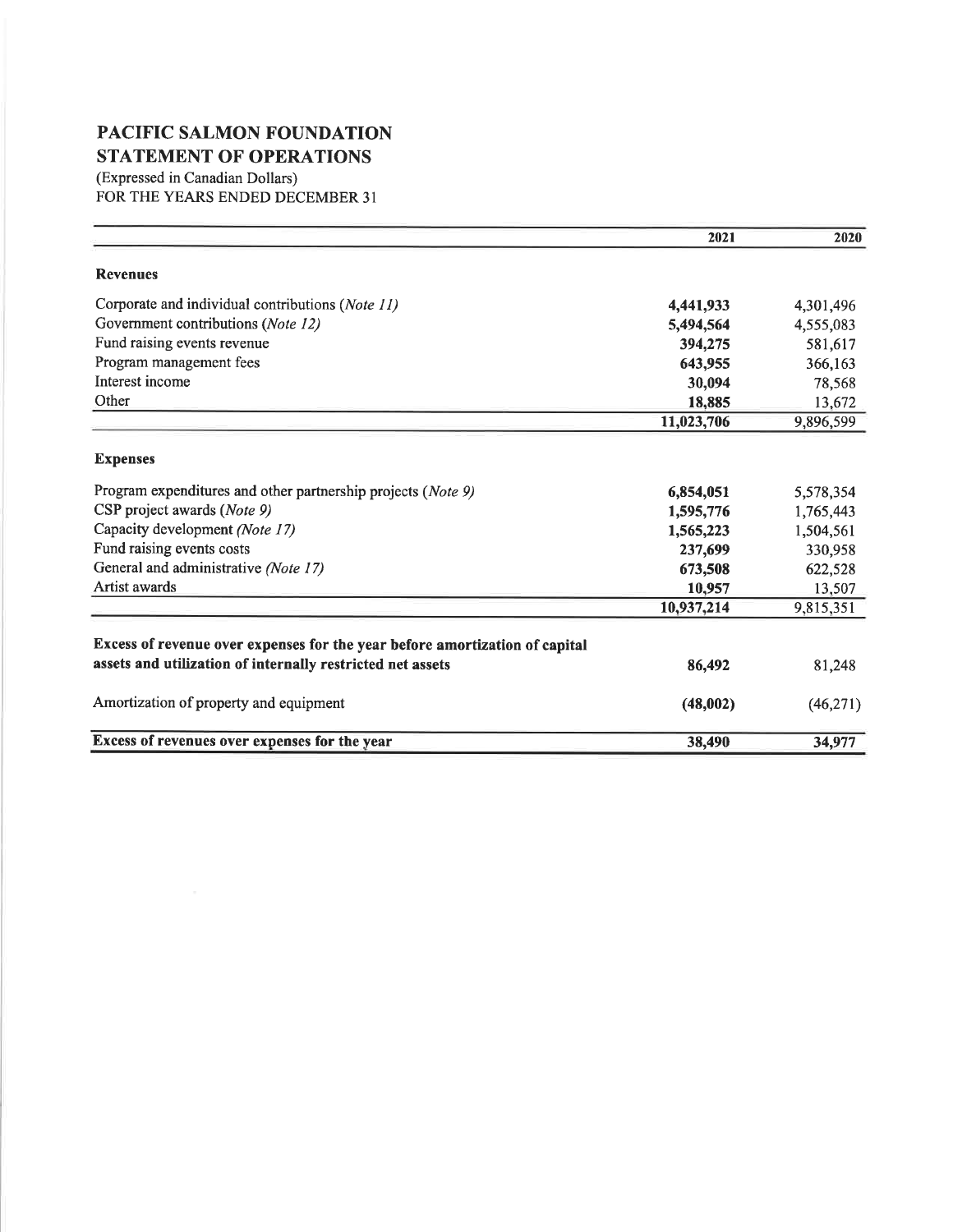# PACIFIC SALMON FOUNDATION STATEMENT OF CHANGE IN NET ASSETS

(Expressed in Canadian Dollars) FOR THE YEARS ENDED DECEMBER 31

|                                                     | 2021      | 2020      |
|-----------------------------------------------------|-----------|-----------|
|                                                     |           |           |
| Unrestricted net assets, beginning of year          | 1,147,871 | 1,112,894 |
| Excess of revenue over expenses for the year        | 38,490    | 34,977    |
| Reserved for specific projects                      |           |           |
| Unrestricted net assets, end of year                | 1,186,361 | 1,147,871 |
| Internally restricted net assets, beginning of year |           |           |
| Partnered Initiatve Project                         | 60,000    | 60,000    |
| <b>PSF Community Fund</b>                           | 74,259    | 74,259    |
|                                                     | 134,259   | 134,259   |
| Expenditures during the year                        |           |           |
| Partnered Initiatve Project                         | (20,000)  |           |
| <b>PSF Community Fund</b>                           |           |           |
|                                                     | (20,000)  |           |
| Internally restricted net assets, end of year       |           |           |
| Partnered Initiatve Project                         | 40,000    | 60,000    |
| <b>PSF Community Fund</b>                           | 74,259    | 74,259    |
| Internally restricted net assets, end of year       | 114,259   | 134,259   |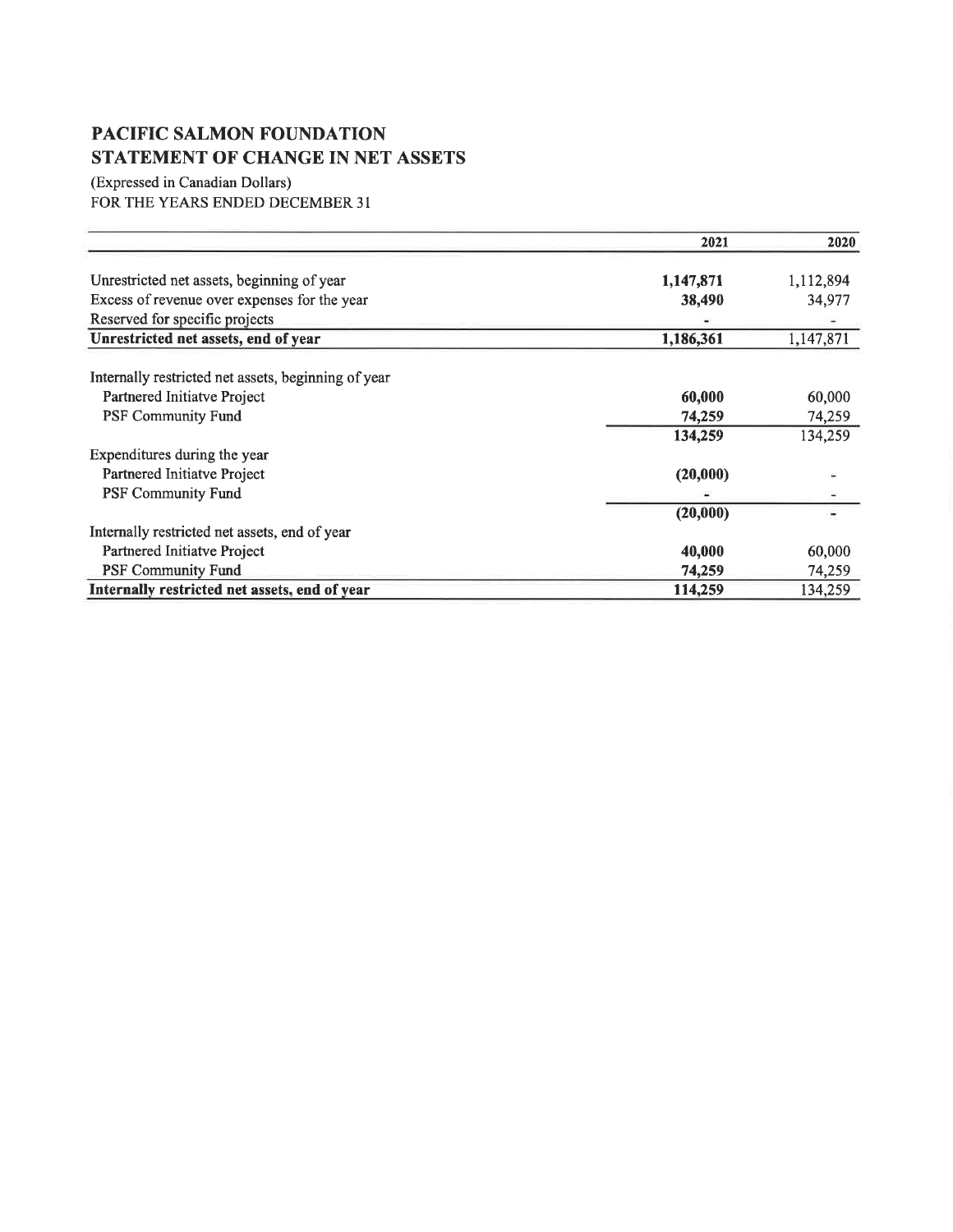# PACIFIC SALMON FOUNDATION STATEMENT OF CASH FLOW

(Expressed in Canadian Dollars) FOR THE YEARS ENDED DECEMBER 3I

|                                                           | 2021       | 2020      |
|-----------------------------------------------------------|------------|-----------|
| <b>Operating activities</b>                               |            |           |
| Excess of revenue over expenses                           | 38,490     | 34,977    |
| Add items not affecting cash                              |            |           |
| Amortization of property and equipment                    | 48,002     | 46,271    |
| Net change in non-cash working capital                    |            |           |
| Accounts receivable                                       | (296, 910) | (52, 711) |
| Inventory                                                 | 788        | (1,684)   |
| Prepaid expenses and other                                | (23,759)   | 690       |
| Accounts payable and accrued liabilities                  | 135,300    | 62,515    |
| Project awards payable                                    | 1,379      | 162,341   |
| Deferred revenue                                          | (680, 180) | (42, 729) |
| Change in net assets reserrved for specific purposes      | (20,000)   |           |
| Cash flows used in operating activities                   | (796, 890) | 209,670   |
| <b>Investing activities</b>                               |            |           |
| Purchase of property and equipment                        | (58, 452)  | (38, 205) |
| Repayment of capital lease obligation                     | (3,720)    | (3,601)   |
| Cash flow used in investing activities                    | (62, 172)  | (41, 806) |
| Net increase in cash and cash equivalents during the year | (859,062)  | 167,864   |
| Cash and cash equivalents, beginning of year              | 8,767,212  | 8,599,348 |
| Cash and cash equivalents, end of year                    | 7,908,151  | 8,767,212 |
|                                                           |            |           |
| Cash and cash equivalents, end of year                    |            |           |
| Unrestricted cash and cash equivalents                    | 1,182,896  | 1,146,503 |
| <b>Term Deposits</b>                                      | 84,813     | 84,130    |
| Restricted project cash                                   | 6,640,442  | 7,536,579 |
|                                                           | 7,908,151  | 8,767,212 |
|                                                           |            |           |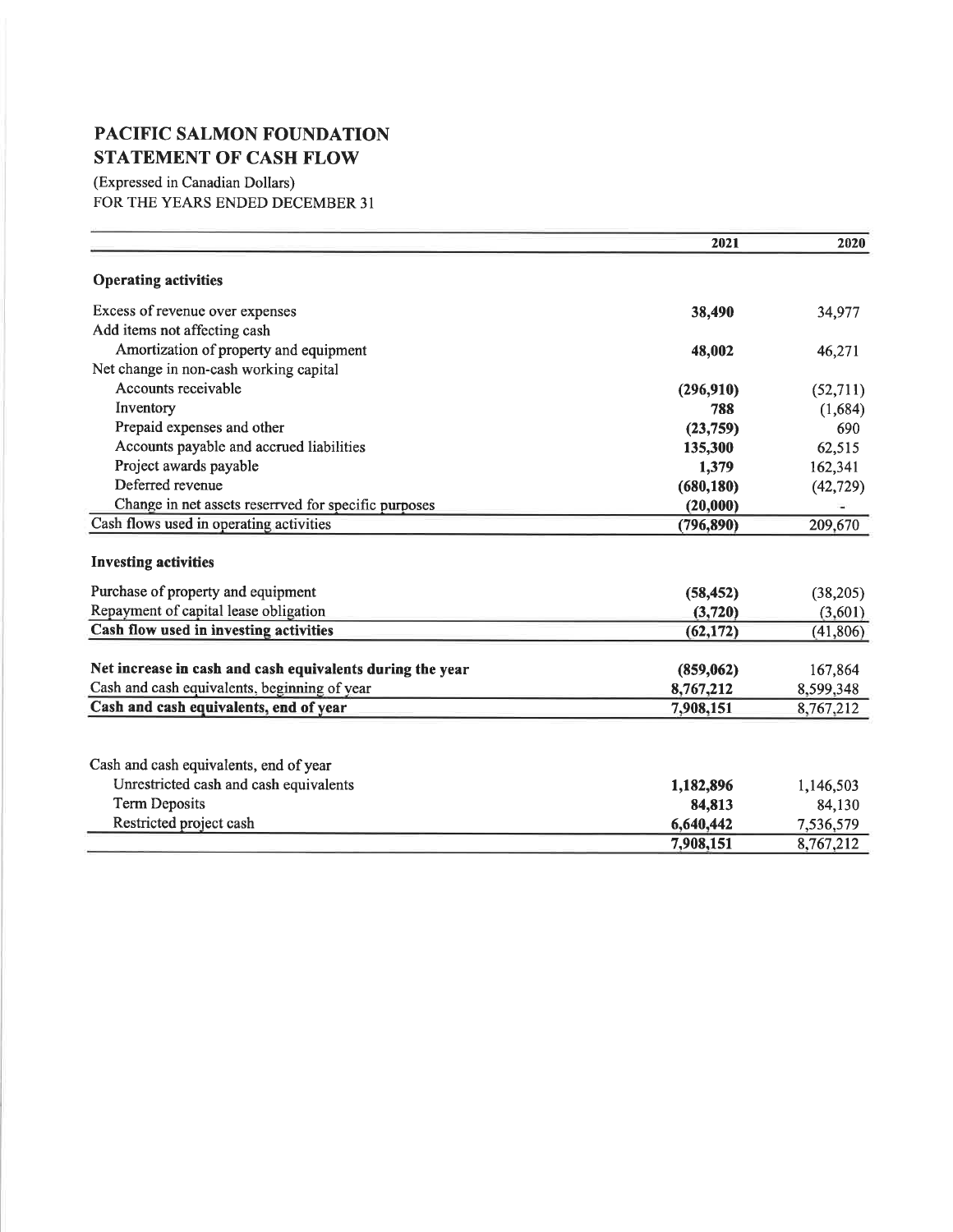(Expressed in Canadian Dollars) FOR THE YEARS ENDED DECEMBER 31, 2021 and 2020

## 1. DESCRIPTION AND CONTINUANCE OF OPERATIONS

The Pacific Salmon Foundation [the "Foundation"] is a not-for-profit, charitable organization incorporated under the Canada Not-For-Profit Corporations Act dedicated to promoting the conservation, restoration and enhancement of wild Pacific salmon for the benefit of present and future generations. As a registered charity under the lncome Tax Act, the Foundation is exempt from tax on its income.

ln March 2020, the World Health Organization declared a global pandemic due to the novel coronavirus (COVID-19). The situation is constantly evolving, and the measures put in place are having multiple impacts on local, provincial, national and global economies.

Management is uncertain of the effects of these changes on its financial statements and believes that any disturbance may be temporary; however, there is uncertainty about the length and potential impact of the disturbance. As a result, we are unable to estimate the potential impact on the foundation's operations as at the date of these financial statements.

## 2. SUMMARY OF SIGNIFICANT ACCOUNTING POLICIES

The financial statements of the Foundation have been prepared in accordance with Canadian accounting standards for not-for-profit organizations on a going concern basis, which assumes that the Foundation will be able to discharge its liabilities in the normal course of business.

The following is a summary of significant accounting policies used in the preparation of these financial statements.

#### Use of estimates

The preparation of financial statements in conformity with Canadian accounting standards for not-for-profit organizations requires management to make estimates and assumptions that affect the reported amounts of assets and liabilifies and disclosure of contingent assets and liabilities at the reporting date and the reported amounts of revenues and expenses for the reporting period.

Actual results could differ from these estimates.

Significant financial statement items that require the use of estimates are accounts receivable, accounts payables and accrued liabilities, project awards payable and amortization of property and equipment.

#### Revenue recognition

The Foundation follows the deferral method of accounting for contributions.

Restricted contributions are recognized as revenue in the year in which the related expenses are incurred. Unrestricted contributions are recognized as revenue when they are received or receivable if the amount to be received can be reasonably estimated and collection is reasonably assured.

Government grant contributions are recognized as revenue when they are received or receivable if the amount to be received can be reasonably estimated and collection is reasonably assured.

Contributions related to property and equipment are recognized as revenue in the year in which the related property and equipment is amortized. Unamortized property and equipment contributions are defened.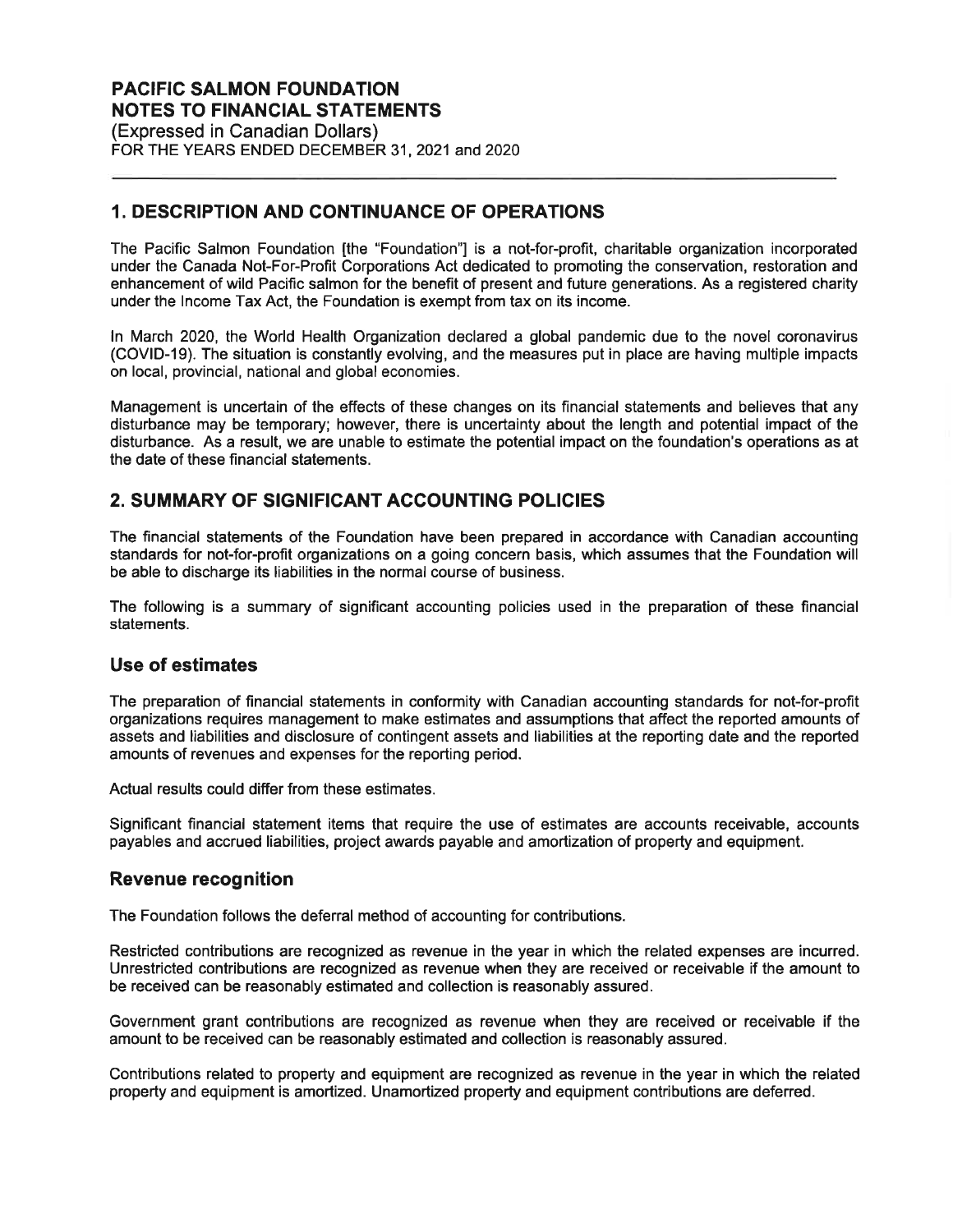(Expressed in Canadian Dollars) FOR THE YEARS ENDED DECEMBER 31, 2021 and 2020

## 2. SUMMARY OF SIGNIFICANT ACCOUNTING POLICIES (continued)

Program management fees are primarily recognized as revenue when the services are provided or according to the specific terms and conditions of funding agreements. ln limited instances program management fees are recognized on receipt of contributions.

Fundraising event revenue is recognized when they are received or receivable if the amount to be received can be reasonably estimated and collection is reasonably assured.

### Project awards payable

Project awards are recorded as an expense when the funding has been approved by the Board of Directors. Awards are considered cancelled when recipients fail to meet certain specified conditions and are recorded as a reduction in award expenses when there is assurance the amount will be recovered or not paid.

### lnventory

lnventory is valued at the lower of cost and net realizable value.

### Gash and cash equivalents

The Foundation's policy is to present bank balances under cash and cash equivalents, including term deposits with a maturity period of three months or less from the date of acquisition. Bank balances and term deposits that the Foundation cannot use for general operations, because they are restricted for specific projects, are excluded from cash and cash equivalents.

### Property and equipment

Property and equipment are recorded at cost, less accumulated amortization. Amortization is provided over the estimated useful life of the various assets at the following annual rates and methods:

Copier Furniture and fixtures Computer equipment Leasehold improvement 5 years straight-line 20% declining balance 30% declining balance term of the lease

### Government assistance

Amounts receivable resulting from government assistance are recognized where there is reasonable assurance that:

- The company has complied and will continue to comply with all of the conditions;
- Amount of government assistance will be received; and
- Amounts can be reasonably estimated.

When the government assistance relates to an expense item, the expenses are shown as net of the assistance provided.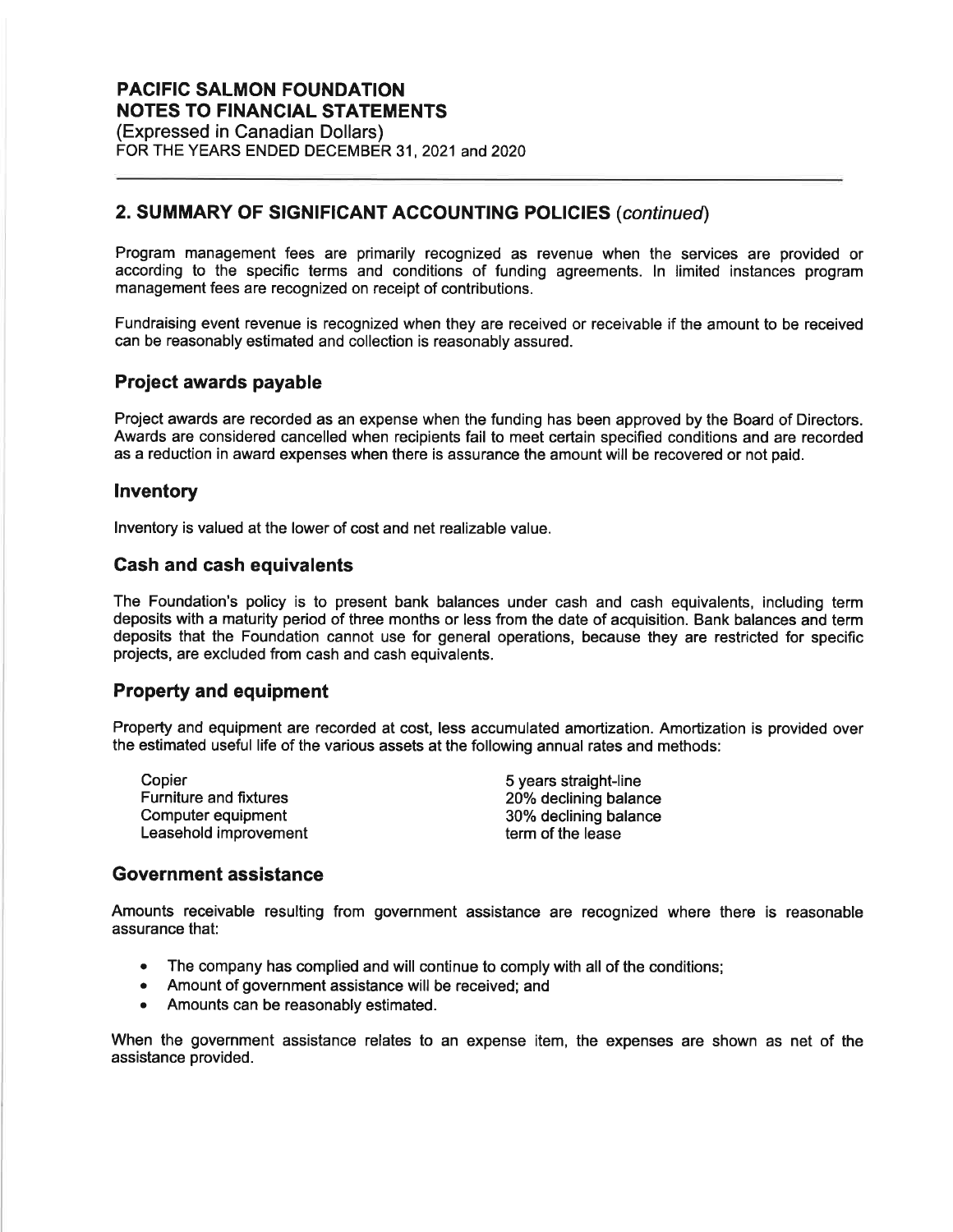## 2. SUMMARY OF SIGNIFICANT ACCOUNTING POLICIES (continued)

#### Leases

Leases are classified as either capital leases or operating leases. Leases which transfer substantially all of the benefits and risks incidental to the ownership of assets are accounted for as if there was an acquisition of an asset and incurrence of an obligation at the inception of the lease. All other leases are accounted for as operating leases wherein rental payments are expensed as incurred.

#### Donations in-kind

The Foundation receives donations-in-kind from members and from the community. Donations-in-kind are recorded in the financial statements when their fair value is reasonably determinable.

### Contributed services

Volunteers contributed many hours during the year to assist the Foundation in carrying out its activities and participating on advisory boards and committees. Contributed services are not recognized in the financial statements as they are impractical to record and value.

#### Financial instruments

#### Measurement of financial instruments

Financial instruments are recorded at fair value when acquired or issued and are reported at amortized cost.

Financial assets measured at fair value include cash and cash equivalents, terms deposits and restricted project cash.

Financial assets measured at amortized cost include accounts receivable

Financial liabilities measured at amortized cost include accounts payable and accrued liabilities, project awards payable and capital lease obligations.

#### lmpairment

Financial assets measured at amortized cost are measured for impairment when there are indicators of impairment. The amount of the write-down is recognized in the statement of operations. Previously recognized impairment losses may be reversed to the extent of the impairment, directly or by adjusting an allowance account, provided it is no greater than the amount that would have been reported at the date of the reversal had the impairment not been recognized previously. The amount of the reversal is recognized in the statement of operations.

#### Transaction costs

The Foundation recognizes its transaction costs in the statement of operations in the period incurred. However, financial instruments that will not be subsequently measured at fair value are adjusted by the transaction costs that are directly aftributable to their origination, issuance or assumption.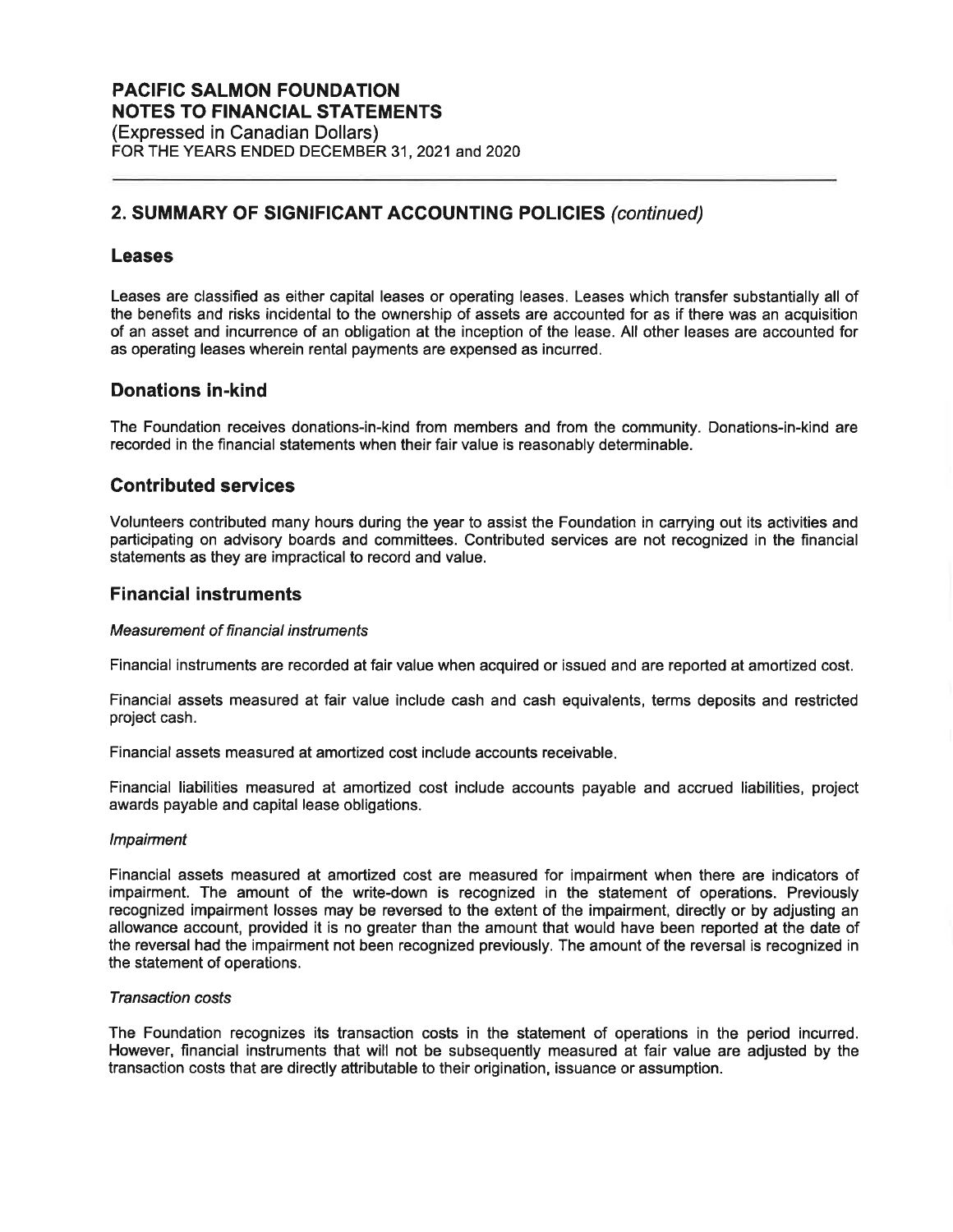(Expressed in Canadian Dollars) FOR THE YEARS ENDED DECEMBER 31, 2021 and 2020

## 3. RESTRIGTED PROJECT CASH

Restricted project cash of \$6,640,442 [2020 - \$7,536,579] consist of cash subject to restrictions that are reserved for specific projects and which have not been disbursed or awarded as at year end. These funds cannot be used to fund the general operations of the Foundation.

|                                               | 2021      | 2020       |
|-----------------------------------------------|-----------|------------|
| Project awards payable (Note 7)               | 928.506   | 927.127    |
| Deferred revenue (Note 9)                     | 6,587,465 | 7.267.645  |
| Less: Restricted accounts receivable (Note 4) | (875.529) | (658, 194) |
|                                               | 6.640.442 | 7.536.579  |

## 4. ACCOUNTS RECEIVABLE

Accounts receivable consists of the following

|                                           | 2021    | 2020    |
|-------------------------------------------|---------|---------|
| <b>Oustanding GST rebates</b>             | 15.998  | 10,814  |
| Other Operating Receivables               | 89.565  | œ.      |
| Outstanding grants and awards receviables | 875.529 | 673.368 |
|                                           | 981,092 | 684.182 |

The 2021 balance is comprised of operating accounts receivable of \$105,563 [2020 - \$25,988] and restricted accounts receivable of \$875,529 [2020 - \$658,194].

## 5. PROPERTY AND EQUIPMENT

|                              |         |                     | <b>Net Book</b> | <b>Net Book</b> |
|------------------------------|---------|---------------------|-----------------|-----------------|
|                              |         | <b>Accumulated</b>  | <b>Value</b>    | Value           |
|                              | Cost    | <b>Amortization</b> | 2021            | 2020            |
| Copier                       | 20,270  | 11.622              | 8.648           | 11.891          |
| Computer equipment           | 501,560 | 393,917             | 107,643         | 83,296          |
| <b>Fumiture and fixtures</b> | 129,224 | 84,769              | 44,457          | 55,111          |
| Leasehold improvement        | 44.479  | 44,479              | $\bullet$       |                 |
|                              | 695,533 | 534,787             | 160.748         | 150.298         |

## 6. ACCOUNTS PAYABLE AND ACCRUED LIABILITIES

Accounts payable consists of the following:

|                         | 2021    | 2020    |
|-------------------------|---------|---------|
| Trade accounts payables | 135,366 | 155,633 |
| Wages payable           | 152,760 | ÷       |
| Vacation payable        | 22,088  | 19,587  |
| WorkSafeBC payable      | 1.295   | 988     |
|                         | 311,509 | 176,209 |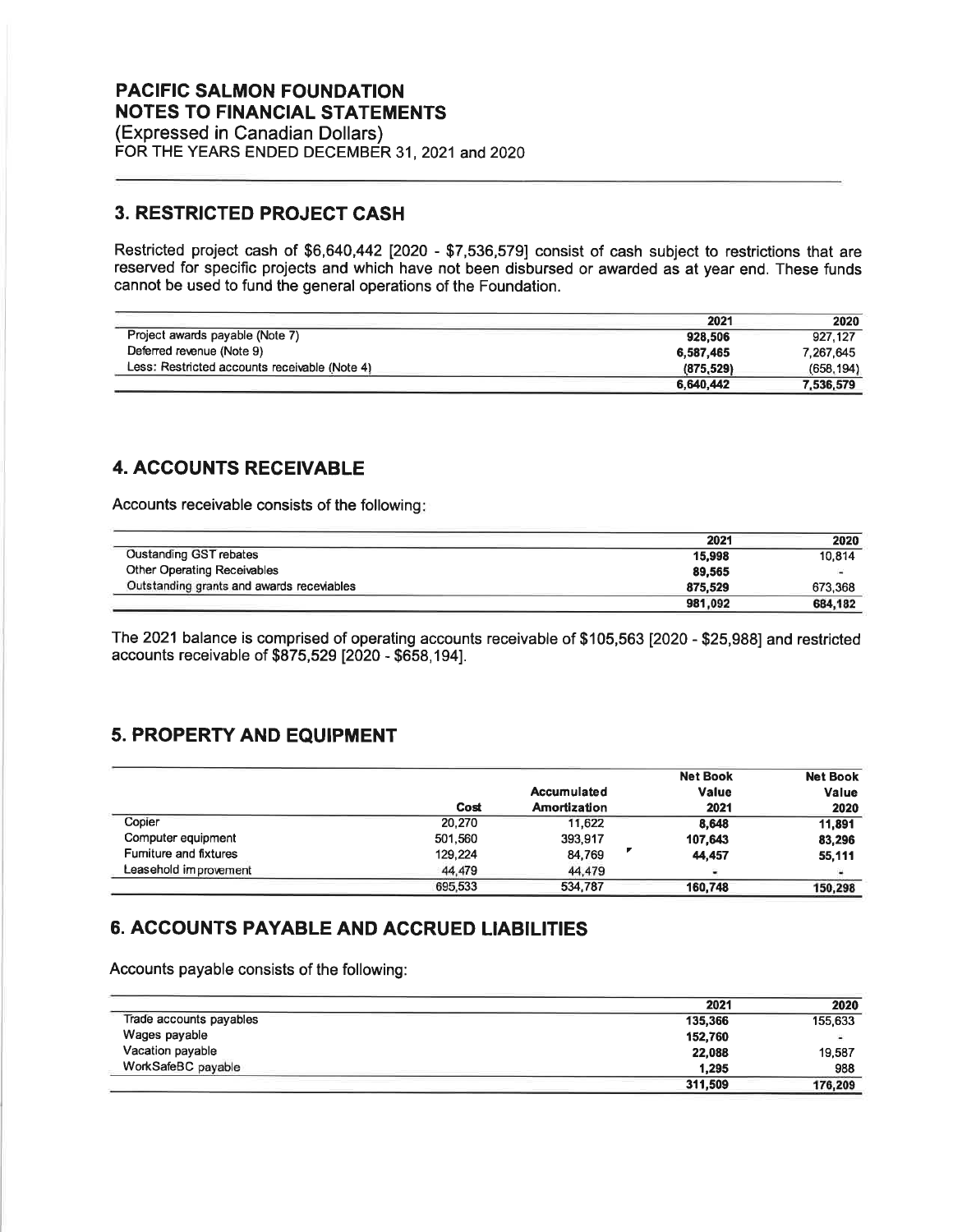(Expressed in Canadian Dollars) FOR THE YEARS ENDED DECEMBER 31, 2021 and 2020

### 7. PROJECT AWARDS PAYABLE

Project awards payable of \$928,506 [2020 - \$927,127] represents amounts committed to specific restricted programs or projects which have not been disbursed as at year end.

## 8. CAPITAL LEASE OBLIGATIONS

The Foundation entered into an agreement to acquire office equipment which has been financed by a capital lease. The obligation under the capital lease represents the minimum lease payments payable net of imputed interest at an average rate of 3.34%.

The Foundation's capital lease obligations are as follows:

|                                                   | 2021  | 2020   |
|---------------------------------------------------|-------|--------|
| Future minimum lease payments                     | 7.732 | 11,766 |
| Less portion representing interest to be recorded |       |        |
| over the remaining term of the lease              | 248   | 562    |
|                                                   | 7,484 | 11,204 |
| Less current portion                              | 3.845 | 3,721  |
| Long term portion                                 | 3.639 | 7,483  |

Future minimum annual lease payments payable under the capital lease are as follows:

| 2022<br>2023 | ______<br>03A<br>$\sim$                                                                                                                                                                                                                                                                                                                                                                                                                                                             |
|--------------|-------------------------------------------------------------------------------------------------------------------------------------------------------------------------------------------------------------------------------------------------------------------------------------------------------------------------------------------------------------------------------------------------------------------------------------------------------------------------------------|
|              | 3.698<br>$\frac{1}{2} \left( \frac{1}{2} \right) \left( \frac{1}{2} \right) \left( \frac{1}{2} \right) \left( \frac{1}{2} \right) \left( \frac{1}{2} \right) \left( \frac{1}{2} \right) \left( \frac{1}{2} \right) \left( \frac{1}{2} \right) \left( \frac{1}{2} \right) \left( \frac{1}{2} \right) \left( \frac{1}{2} \right) \left( \frac{1}{2} \right) \left( \frac{1}{2} \right) \left( \frac{1}{2} \right) \left( \frac{1}{2} \right) \left( \frac{1}{2} \right) \left( \frac$ |
| Total        | フヘの<br>. I JZ                                                                                                                                                                                                                                                                                                                                                                                                                                                                       |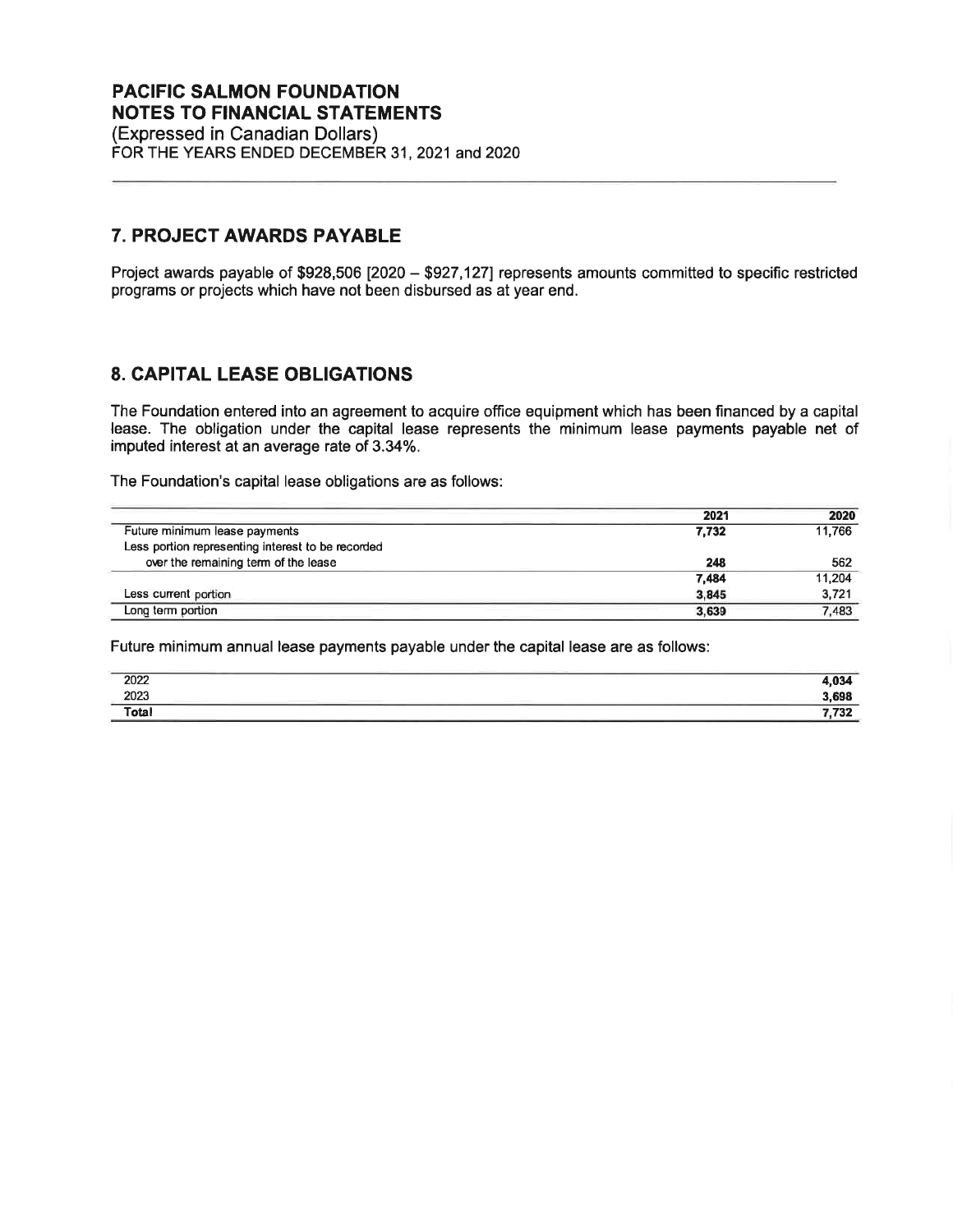(Expressed in Canadian Dollars) FOR THE YEARS ENDED DECEMBER 31, 2021 and 2020

## 9. DEFERRED REVENUE

Deferred revenue consists primarily of contributions restricted for specific projects and will be recognized as revenue when the related expenses are incurred. All deferred revenue relates to deferrals of restricted award amounts.

Deferred revenue consists of the following:

|                                       | <b>Amount</b>  |               |                      |                       |                |  |
|---------------------------------------|----------------|---------------|----------------------|-----------------------|----------------|--|
|                                       | <b>Opening</b> |               | Recognized           |                       | <b>Ending</b>  |  |
|                                       | <b>Balance</b> | <b>Amount</b> | before               |                       | <b>Balance</b> |  |
|                                       | January 1,     | Collected /   | <b>Adminstrative</b> | <b>Administrative</b> | December 31.   |  |
| <b>By Funding Source</b>              | 2021           | Transterred   | Fees iil             | <b>Fees</b>           | 2021           |  |
| Governments                           | 3,752,946      | 5,122,692     | 5.494.564            | 478.684               | 2,902,390      |  |
| Corporations                          | 2,370,997      | 1,294,266     | 1,483,778            | 106,128               | 2,075,357      |  |
| Pacific Salmon Endowment Fund Society | 434,448        | 749.204       | 103.091              |                       | 1,080,561      |  |
| Non-governmental organizations        | 598,673        | 1,017,990     | 1.069.219            | 36.500                | 510,944        |  |
| <b>Individuals</b>                    | 110,581        | 229,450       | 299,175              | 22,643                | 18,213         |  |
|                                       | 7,267,645      | 8,413,602     | 8,449,827            | 643.955               | 6,587,465      |  |

|                                      | Opening<br><b>Balance</b> | <b>Amount</b> | <b>Amount</b><br>Recognized<br>before |                | <b>Ending</b><br><b>Balance</b> |
|--------------------------------------|---------------------------|---------------|---------------------------------------|----------------|---------------------------------|
|                                      | January 1,                | Collected /   | <b>Adminstrative</b>                  | Administrative | December 31.                    |
| <b>By Activity</b>                   | 2021                      | Transterred   | Fees [1]                              | <b>Fees</b>    | 2021                            |
| Provincial Portfolio                 | 3,714,436                 | (1,982,712)   | 201.873                               | 82.850         | 1,447,001                       |
| Marine Science Program               | 786,437                   | 4,666,803     | 3,938,938                             | 210,596        | 1,303,706                       |
| <b>Climate Adaptation Program</b>    | 374,177                   | 1,735,891     | 823,907                               | 55.982         | 1,230,179                       |
| Rivers Inlet                         | 821,426                   | 612,487       | 486,813                               | 61,149         | 885,951                         |
| <b>Other Programs</b>                | 532,573                   | 222,147       | 82,218                                | ÷              | 672,502                         |
| <b>Stewardship Community Bursary</b> | 440,116                   | 1,911         | 14,500                                | à.             | 427,527                         |
| <b>High Seas Expedition</b>          | 195,733                   | 394,676       | 284.176                               |                | 306,233                         |
| Salmon Watersheds Program            | 218,102                   | 1,117,806     | 1,021,627                             | 42,538         | 271,743                         |
| Community Salmon Program             | 184,645                   | 1,644,593     | 1,595,775                             | 190,840        | 42,623                          |
| <b>Sub-total Activities</b>          | 7,267,645                 | 8,413,602     | 8,449,827                             | 643,955        | 6,587,465                       |
| Operations                           |                           |               |                                       |                |                                 |
| Grand-total                          | 7.267,645                 | 8,413,602     | 8,449,827                             | 643,955        | 6,587,465                       |

[i] Amounts recognized during the year were utilized within the following portfolios of activity and supported bv the followinq fundinq sources:

|                               | <b>Pacific Salmon</b><br>Endowment | Non-<br>governmental     |             |                     |                    |           |
|-------------------------------|------------------------------------|--------------------------|-------------|---------------------|--------------------|-----------|
| <b>Activity / Funder</b>      | <b>Fund Society</b>                | organizations            | Governments | <b>Corporations</b> | <b>Individuals</b> | Total     |
| Marine Science Program        |                                    | 413,449                  | 2.743.416   | 567.685             | 214.388            | 3.938.938 |
| Community Salmon Program      |                                    | 130.063                  | 1.036.811   | 413,155             | 15.746             | 1,595,775 |
| Salmon Watersheds Program     | 10.554                             | 335,464                  | 638,557     | 37.052              |                    | 1,021,627 |
| <b>Climate Adaptation</b>     |                                    | (717)                    | 823.907     | 717                 |                    | 823,907   |
| <b>Rivers Inlet</b>           |                                    | 7.200                    |             | 412.484             | 67,129             | 486,813   |
| <b>High Seas Expedition</b>   | 30.491                             | 188.685                  | 50,000      | 15,000              | ٠                  | 284,176   |
| Provincial Portfolio          |                                    | ÷.                       | 201.873     | ٠                   | ×                  | 201.873   |
| Other Programs                | 62.047                             | (4, 925)                 |             | 25,096              | ۰                  | 82.218    |
| Stewardship Community Bursary |                                    | $\overline{\phantom{a}}$ |             | 12,588              | 1.912              | 14,500    |
| <b>Sub-total Activities</b>   | 103,092                            | 1,069,219                | 5,494,564   | 1,483,777           | 299,175            | 8,449,827 |
| Operations                    |                                    |                          |             |                     |                    |           |
|                               | 103,092                            | 1,069,219                | 5,494,564   | 1,483,777           | 299,175            | 8,449,827 |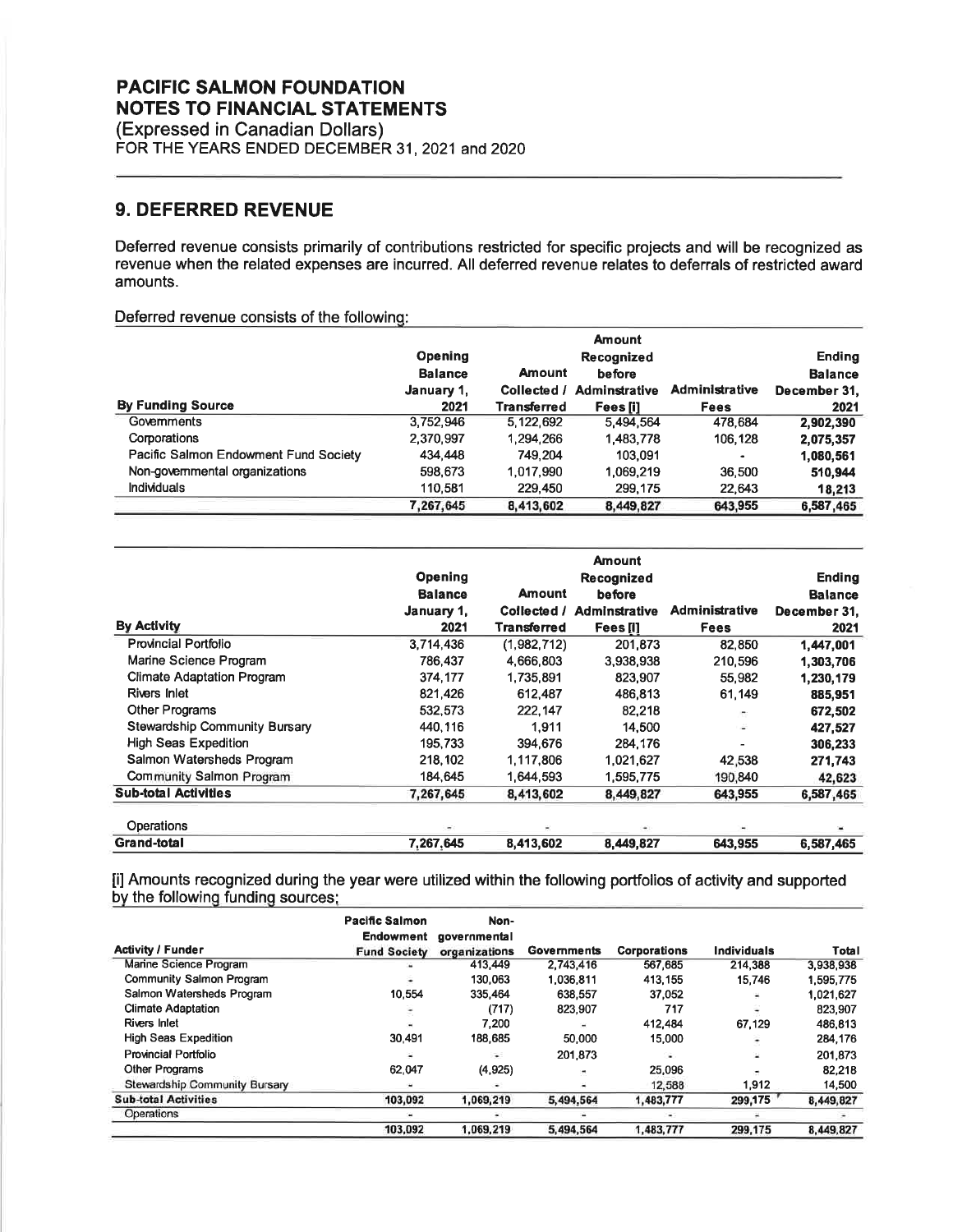(Expressed in Canadian Dollars) FOR THE YEARS ENDED DECEMBER 31, 2021 and 2020

### 9. DEFERRED REVENUE (continued)

Marine Science Program - The Foundation has designed the Marine Science Program to focus on ecosystem research and habitat restoration intended to increase the production of Chinook, Coho and Steelhead in the Salish Sea (Strait of Georgia, Strait of Juan de Fuca and Puget Sound) and other marine environments.

Community Salmon Program - The Foundation's Community Salmon Program is a grant-making program that supports volunteer and community-driven organizations that undertake salmon conservation and restoration projects in British Columbia and the Yukon. The majority of these funds are proceeds generated through sales of the Salmon Conservation Stamp through Fisheries and Oceans Canada (DFO).

Salmon Watersheds Program - The Foundation's Salmon Watersheds Program is working to help foster healthy, diverse and abundant wild salmon populations in B.C. Watersheds. The Salmon Watersheds Program's current focus is to help implement Fisheries and Oceans Canada's Wild Salmon Policy ("the WSP') in B.C. Watershed. The Policy is a key tool for facilitating salmon conservation in British Columbia. Activities specifically support the technical aspects of salmon conservation and management. The manner in which these aspects are understood and put into action will affect the environmental, cultural, and economic benefits of salmon to the communities of B.C. and beyond.

High Seas Expedition - The expedition was the Signature Project of the International Year of the Salmon, a 5year initiative to establish the conditions for resilience for salmon and people. Led by the North Pacific Anadromous Fish Commission, the partnership included the North Atlantic Salmon Conservation Organization (NASCO), and a number of NGO's, private sector, government and academic organizations. The Pacific Salmon Foundation assisted with fundraising and technical capacity for the first two years of the project.

Rivers Inlet  $-$  ln April 2017, the Foundation entered into a 5-year agreement to manage and operate the Wuikinuxv Hatchery (the Percy Walkus Hatchery) in Rivers lnlet, B.C., which involves two primary tasks: hatchery operations and evaluation, and delivery of annual salmon assessment and monitoring projects. The hatchery is owned and staffed by the Wuikinuxv Nation who is responsible for day-to-day operations while the Hatchery Management Committee (HMC) oversees the defining annual priorities, preparing annual hatchery budgets and working with DFO where required.

Provincial Portfolio - ln April 2019, the Foundation received a \$5,000,000 donation from the British Columbia Provincial Government in support of salmon enhancement and habitat restoration. These deferred contributions provide support for various programmatic activities within the Foundation. Upon approval from the Board of Director's deferred contributions are either transferred out to other programmatic areas or expensed within the Provincial Portfolio.

Other - The Foundation engages in a variety of other activities including monitoring projects, training programs, and other salmon related projects. Full details can be found on the Foundation's website at www.psf.ca.

Stewardship Community Bursary - The Pacific Salmon Foundation Stewardship Community Bursaries are awarded to students in British Columbia and the Yukon who are dedicated to the conservation and restoration of Pacific salmon and their habitat.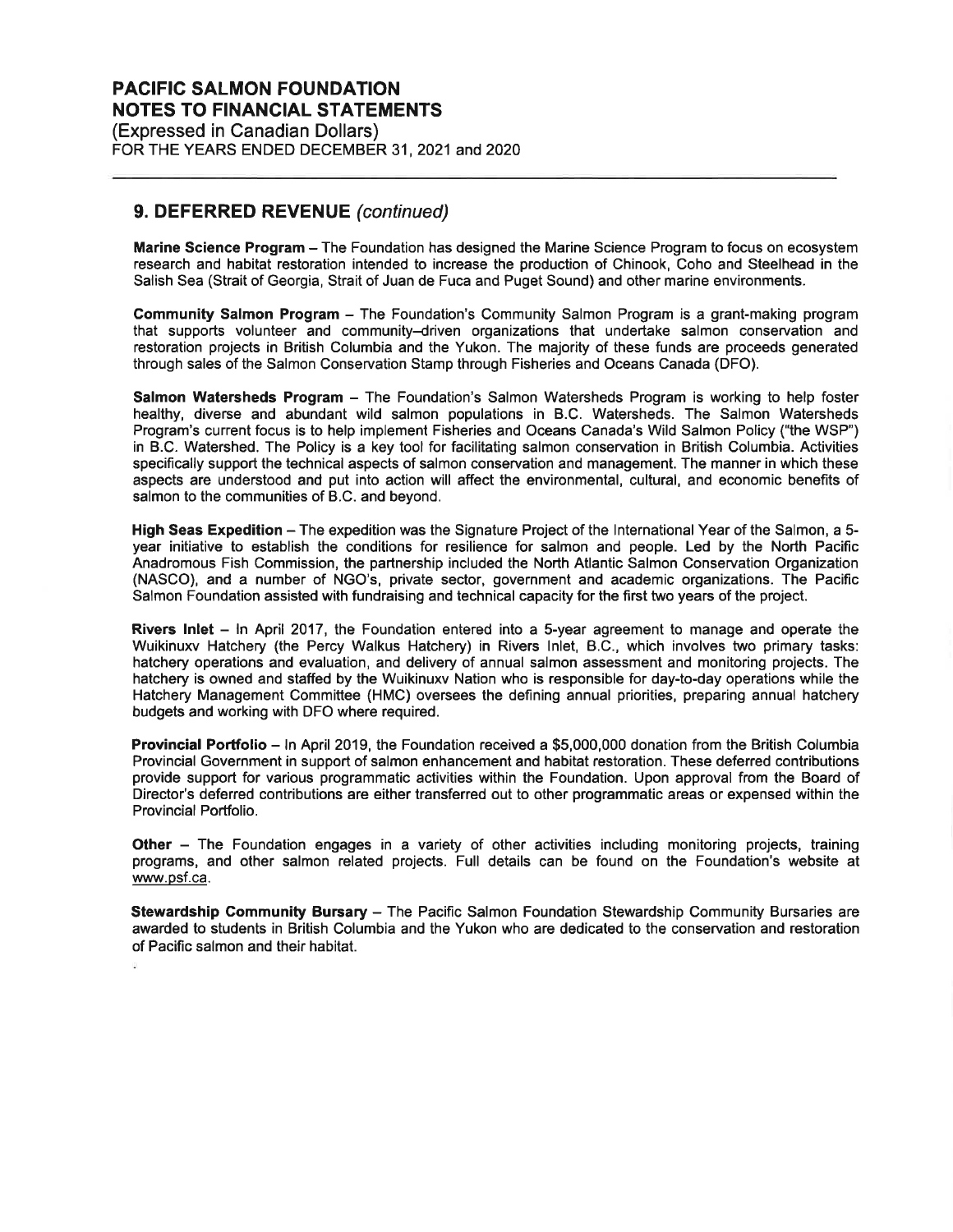(Expressed in Canadian Dollars) FOR THE YEARS ENDED DECEMBER 31, 2021 and 2020

### 10. COMMITMENTS

The Foundation has operating leases for premises and equipment. The future obligations under these leases is as follows:

| 2022 | 233,065                         |
|------|---------------------------------|
| 2023 | 89.068                          |
|      | 404<br>222<br>- 3<br>JZ.<br>דשו |

## 11. CORPORATE AND INDIVIDUAL CONTRIBUTIONS

Corporate and individual contributions consist of the following

|                                                 | 2021      | 2020      |
|-------------------------------------------------|-----------|-----------|
| Corporations                                    | 1,546,679 | 1.173.784 |
| Pacific Salmon Endowment Fund Society (Note 13) | 1,303,091 | 1.934.687 |
| Non-governmental organizations                  | 1,146,681 | 904.854   |
| <b>Individuals</b>                              | 445.482   | 288.171   |
|                                                 | 4,441,933 | 4.301.496 |

## 12. GOVERNMENT CONTRIBUTIONS

The Foundation received contributions from various government agencies to apply towards enhancement projects, as follows.

|                                                                                  | 2021           | 2020      |
|----------------------------------------------------------------------------------|----------------|-----------|
| Fisheries and Oceans Canada BC Salmon Restoration & Innovation Fund [i]          | 3.381.127      | 1,991,463 |
| Fisheries and Oceans Canada Community Salmon Program contribution agreement [ii] | 1.036.811      | 1.290.764 |
| Province of British Columbia [iii]                                               | 320,138        | 918.540   |
| Fisheries and Oceans Canada Coastal Restoration Fund contribution agreement      | $\blacksquare$ | 217.246   |
| Other Federal, Provincial & Municipal Governments                                | 756.487        | 137,070   |
| Total government contributions                                                   | 5,494,564      | 4,555,083 |

lil Beginning in September 2019 and continuing throughout 2021 the Foundation entered into multi-year contribution agreements with Fisheries and Oceans Canada including support for the high seas expedition, a hatchery effectiveness review, development of machine learning algorithms for automated stock identification, a bottlenecks study focused on in-river stock enumeration, an upgrade to the power and water supply systems at the Percy Walkus Hatchery, further development of the Pacific Salmon Explorer, and climate adaptability for salmon. A summary of expenses and administrative fees follows:

| <b>BCSRIF Agreement</b>     | FY 2021         |                   |           | FY 2020         |                   |           |
|-----------------------------|-----------------|-------------------|-----------|-----------------|-------------------|-----------|
|                             | <b>Expenses</b> | <b>Admin Fees</b> | Total     | <b>Expenses</b> | <b>Admin Fees</b> | Total     |
| <b>Bottlenecks</b>          | 1,741,607       | 83,041            | 1.824.648 | 650.267         | 29.130            | 679.397   |
| <b>High Seas Expedition</b> | -               |                   |           | 650,000         |                   | 650,000   |
| Rivers Inlet                |                 |                   | -         | 336,895         | a.                | 336.895   |
| Hatchery Effectiveness      | 366.029         | 37,277            | 403,306   | 292.467         | 21,935            | 314,402   |
| Machine Learning            | 189.279         | 11.254            | 200.533   | 61.835          | 2.058             | 63,893    |
| <b>Climate Adaptation</b>   | 771.373         | 55,982            | 827,355   | ÷.              | ×                 |           |
| Pacific Salmon Explorer     | 312.839         | 31.284            | 344,123   |                 | ۰                 | ۰         |
| Total                       | 3,381,127       | 218.838           | 3,599,965 | 1.991.463       | 53.123            | 2,044,586 |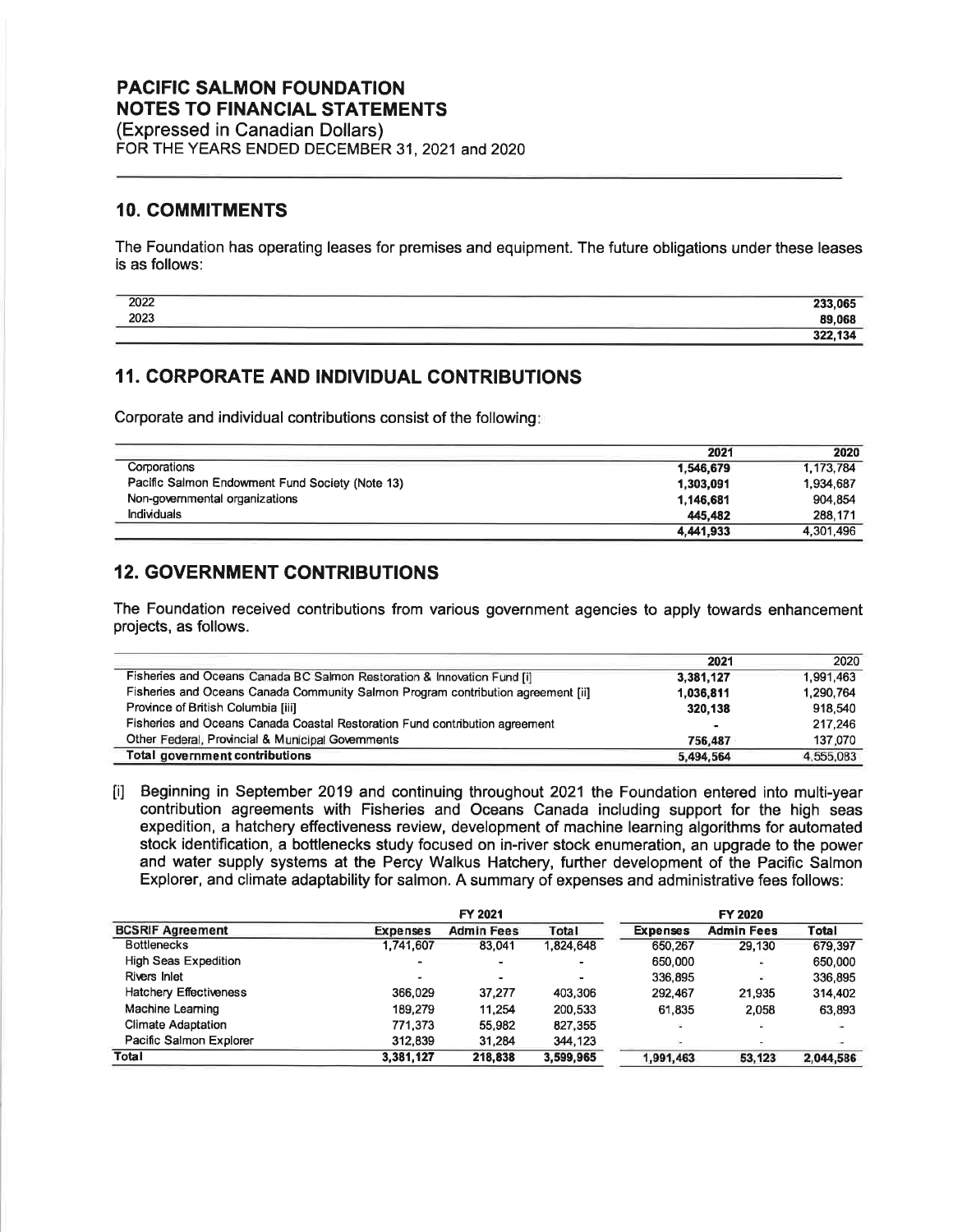FOR THE YEARS ENDED DECEMBER 31, 2021 and 2020

## 12. GOVERNMENT GONTRIBUTIONS (continued)

- tiil ln October 2005, the Foundation entered into a revised five-year contribution agreement with Fisheries and Oceans Canada. The level of funding is based on the revenue generated from the sale of salmon conservation stamps, that is required by all recreational and commercial fishers that wish to retain salmon, fishing in tidal waters. The contribution agreement provides for up to 15% of the funding to be used for administrative expenses. This agreement was renewed for five years effective May 11, 2010, and was revised on January 14,2014, in order to allocate 100% of stamp proceeds to the Community Salmon Program. Effective April 1, 2015, the agreement was renewed for an additional five years. Effective April 1, 2020, the agreement was again renewed for an additional five years.
- [iii] ln April 2019, the Foundation received a \$5,000,000 donation from the British Columbia Provincial Government in support of salmon enhancement and habitat restoration. The donation stipulates that any monies unused by March 31,2024, must be returned to the Provincial government.

## 13. PACIFIC SALMON ENDOWMENT FUND SOCIETY

ln 1998, the federal government, under its Canadian Fisheries Adjustment and Restructuring plan for the future of Canada's West Coast salmon resource, allocated \$30 million to provide ongoing funding for initiatives to conserve, protect, and restore salmon and their habitat. ln 2001 the Pacific Salmon Endowment Fund Society (the "Society'') was established to receive the \$30 million and to be accountable for the management of these funds. ln 2019, the federal government donated an additional \$5 million to the Society.

ln 2015, the Foundation and the Society entered into a three-year agreement, which was subsequently extended by three years, whereby the Foundation became the manager of the Society's programs for Strategic Salmon Recovery. A new three-year agreement was entered into on January 1, 2021, which provides \$1,200,000 per year for capacity, leadership, and development support, and \$1,750,000 in additional funding over three years in support of the Marine Science Program, the Salmon Watersheds Program, and a newly initiated Climate Adaptation Program.

The amount of the overall contribution to the Foundation is reviewed annually and must be approved by the Society's Board of Directors.

During the year the Society contributed the following to increase capacity, leadership development and salmon program management:

|                                                                         | 2021      | 2020                     |
|-------------------------------------------------------------------------|-----------|--------------------------|
| Capacity and resource development                                       | 1,200,000 | 1,200,000                |
| Marine Science Program                                                  |           | 214.829                  |
| <b>High Seas Expedition</b>                                             | 30.491    | $\overline{\phantom{a}}$ |
| Salmon Watersheds Program                                               | 10.554    | 489.447                  |
| Other                                                                   | 62,047    | 30.411                   |
| Total revenues included in corporate and individual donations (Note 11) | 1,303,092 | 1,934,687                |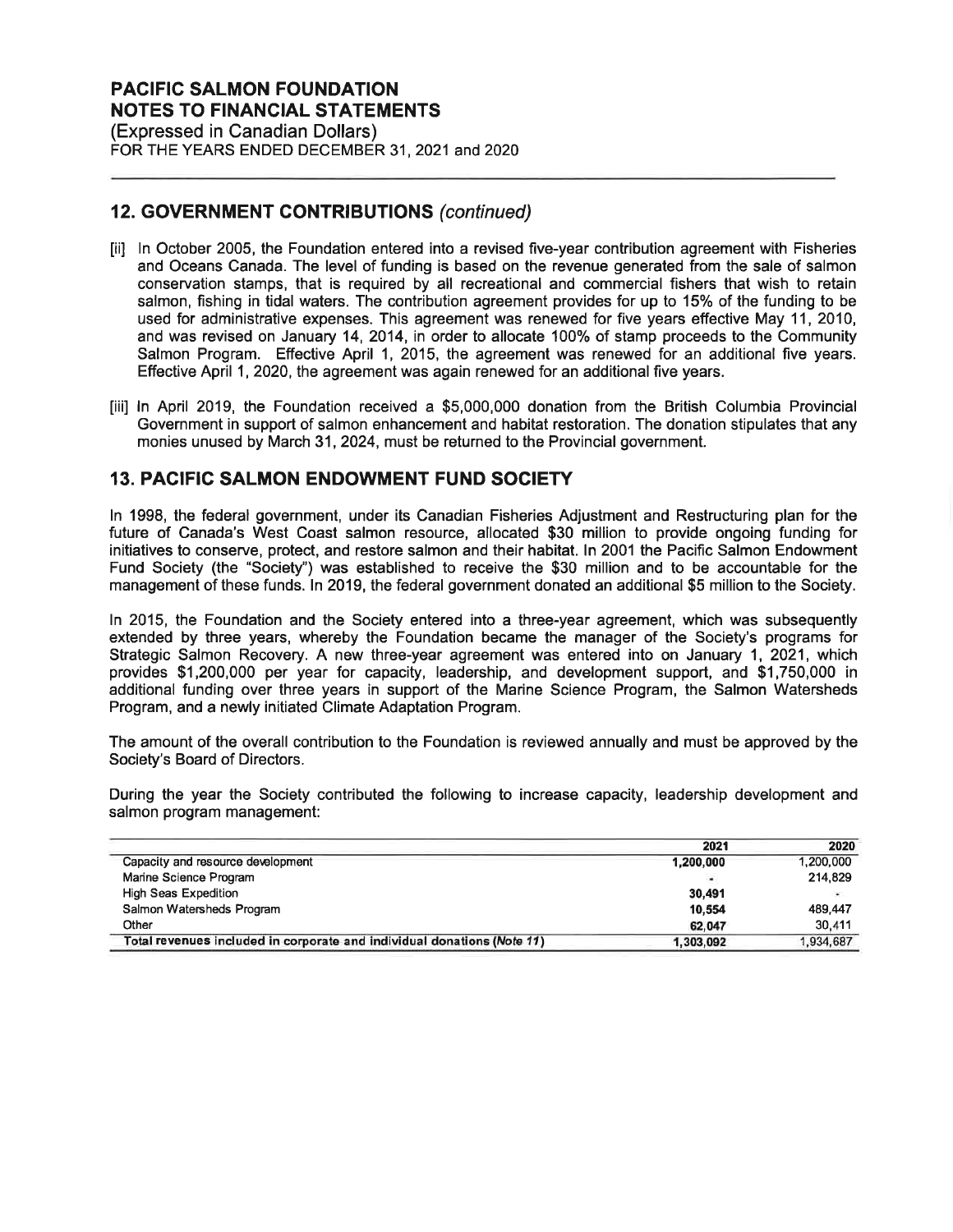(Expressed in Canadian Dollars) FOR THE YEARS ENDED DECEMBER 31, 2021 and 2020

## 14. CUSTODIANS FOR DUCKS UNLIMITED CANADA

ln 2006, the Foundation entered into an agreement to serve as the custodian of \$1,500,000 provided to the Foundation by the Canadian Wildlife Service to be used on projects approved by Ducks Unlimited Canada. ln 2011, the Foundation entered into another similar agreement to serve as the custodian of \$500,000 provided to the Foundation by the Canadian Wildlife Service to be used on projects approved by Ducks Unlimited Canada. These funds are deposited in a segregated account for the use of Ducks Unlimited Canada. The Federal Government required a third party, being the Foundation, to administer the funds identified in these agreements. The fund balance of Ducks Unlimited Canada as at December 31 ,2021 is \$23,029 [2020 - \$23,029]. These funds are not recorded on the statement of financial position as they are not part of the Foundation's assets.

### 15. FINANCIAL INSTRUMENTS RISKS

The Foundation is exposed to various risks through its financial instruments

#### Gredit Risk

For accounts receivable, the Foundation assesses, on a continuous basis, amounts receivable on the basis of amounts it is virtually certain to receive based on their estimated realizable value. The Foundation is exposed to credit risk mainly on its accounts receivables. However, the Foundation deals with a significant number of donors and various organizations and government agencies which minimizes the concentration of credit risk. The Foundation only extends credit to those organizations and government agencies from whom collection of accounts receivable is reasonably assured.

#### Liquidity Risk

Liquidity risk is the risk of being unable to meet cash requirements or to fund obligations as they become due. The Foundation's exposure to this risk is mainly dependent on the receipt of funds from its donors and various organizations and government agencies. The Foundation has significant unrestricted net assets and deferred revenues which helps mitigate liquidity risk.

#### Currency Risk

Monetary assets and liabilities denominated in foreign currencies are translated at exchange rates prevailing at the balance sheet date. The Foundation undertakes few revenue and purchase transactions in the normal course of business in foreign currencies. Consequently, the Foundation is exposed to risk that the exchange rate of its currency relative to other foreign currencies may change in a manner that is subject to gains and losses.

## 16. INTERNALLY RESTRICTED NET ASSETS

The Foundation has adopted an operating reserve policy to set aside and maintain a portion of unrestricted net assets to be used for specific ongoing projects and programs upon approval of the Board. lncluded in net assets is an internally restricted operating reserve of \$1 14,259 (2020 - \$134,259).

## 17. CLASSIFICATION OF EXPENSES

Capacity development expenses includes the cost for leadership, communications and program staff who collectively manage and conduct the Foundation's key activities.

General and administrative expenses include the cost for rent, accounting, computer and network support, audit, legal, and general office costs.